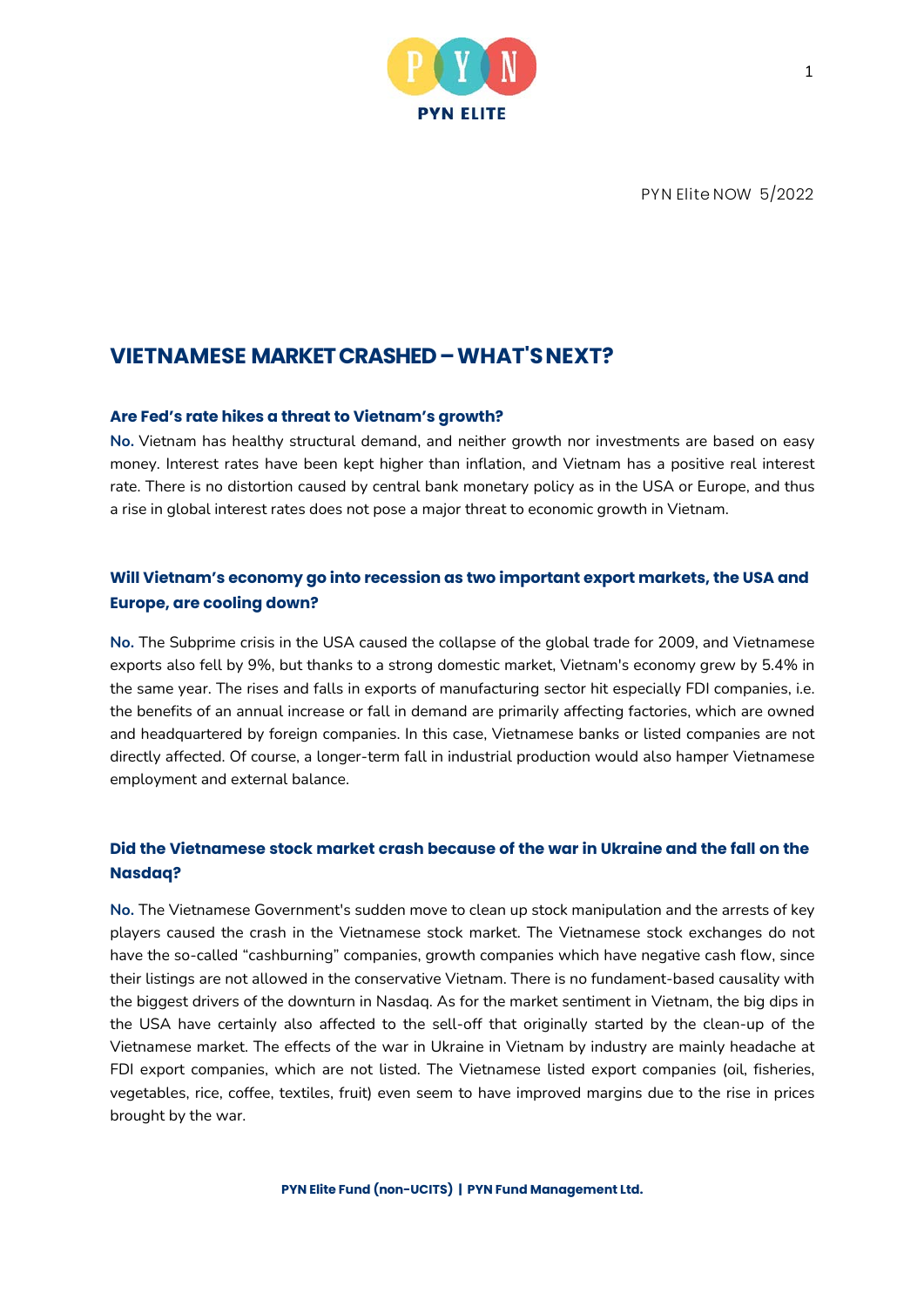### **Did you expect such a sell-off in the Vietnamese stock market?**

**No.** I have expected the valuation multiples of the US stocks to moderate, because valuations reached high levels during loose monetary policy, and they should adjust downwards at a time of tightening monetary policy. Vietnam market's ethical clean-up came as a total surprise, although it has been common knowledge who are the players and which companies have been actively manipulated. Now the local investors' portfolios were badly hit, and due the severity of the crash, the selling pressure spilled over also to the blue chips.

### **What is happening next?**

I would be still cautious about equity markets in general, as valuations on several markets trade above historical averages and the tightening of the liquidity has only recently started. The bursting of the tech bubble in 2000 caused the Nasdaq to fall by 35 per cent during the spring, but in the summer of 2000 the Nasdaq recovered by 20 per cent, after which the breakdown of valuation multiples continued for a long time.

As far as Vietnam is concerned, I feel that the global markets can take it up and down, but Vietnam's valuations are now irrational, as the VN-Index's forward 2022 P/E is 10.9. The five-year historical rolling P/E has been at 16.5, and in the periods of strong earnings growth, the VN-Index P/E has reached over 20. Earnings growth forecasts for 2022 are between cautious 19 per cent to 29 per cent. Q1/2022 earnings growth was 31 per cent. Our own forecast for the full-year earnings growth is 25 per cent. The outlook of the global stock markets cannot be ignored when assessing the possible timings of the bull runs of the Vietnamese market, but at these valuations Vietnam offers a stable economy and extremely cheap stocks.

### **What are your own plans with the market?**

As I am writing this, the Vietnamese Stock market jumped today reversing the earlier downturn days. I am prepared to subscribe PYN Elite with a significant amount more in the 31.05.2022 subscription day, if the VN-index does not completely run out of hand before then.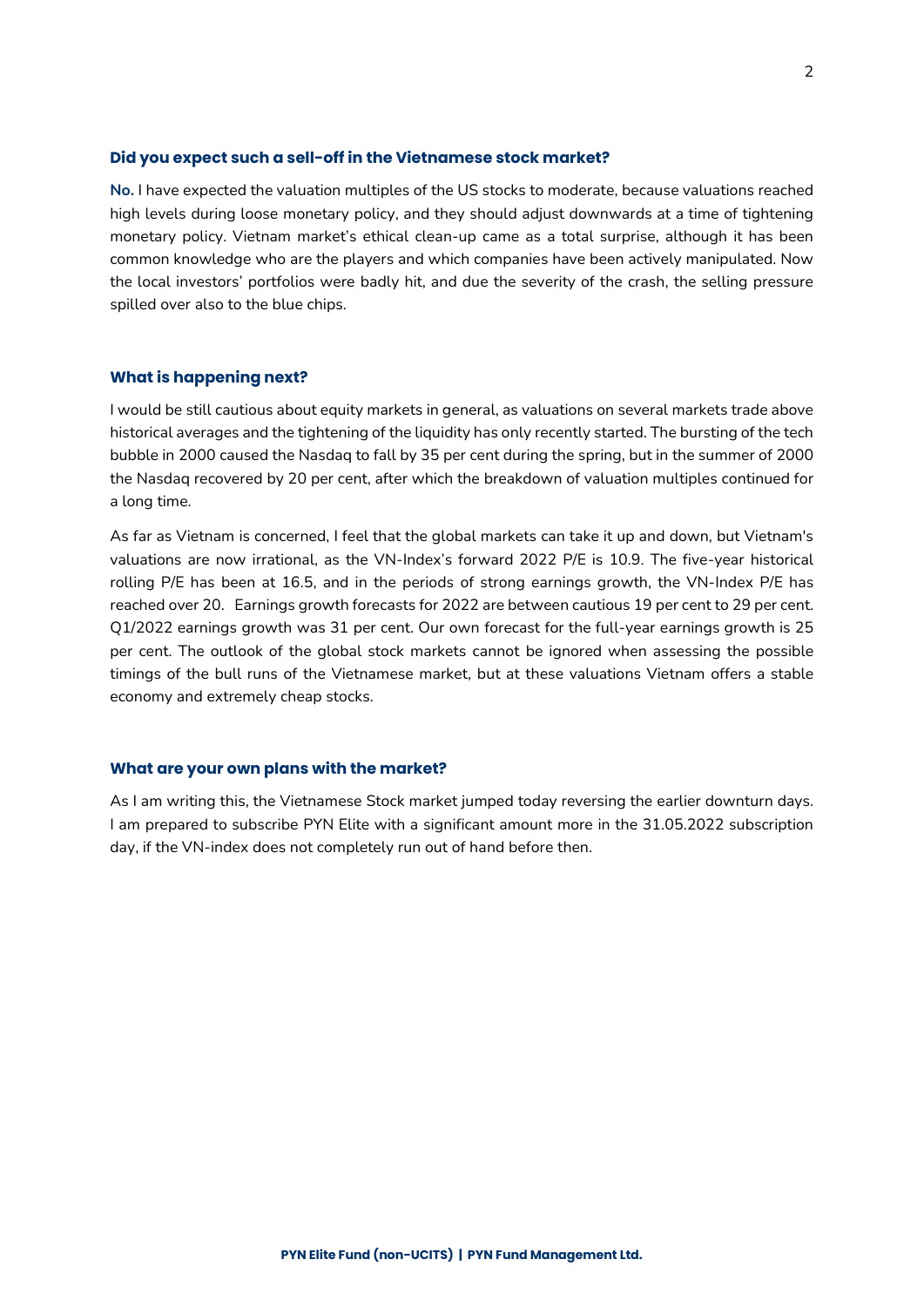

**PYN Elite and VN-Index YTD until 16.5.2022** 

The crash of the Vietnamese stock market between April and May was a complete surprise, as before the sell-off, there were news of the robust earnings growth and the stock market's valuations were modest.

PYN Elite's year started positively, but at the beginning of the crash, our portfolio was hit more than the VN-Index. Later, the slide of our blue chips eased and gave us overperformance to the VN-Index, although the index continued to decline.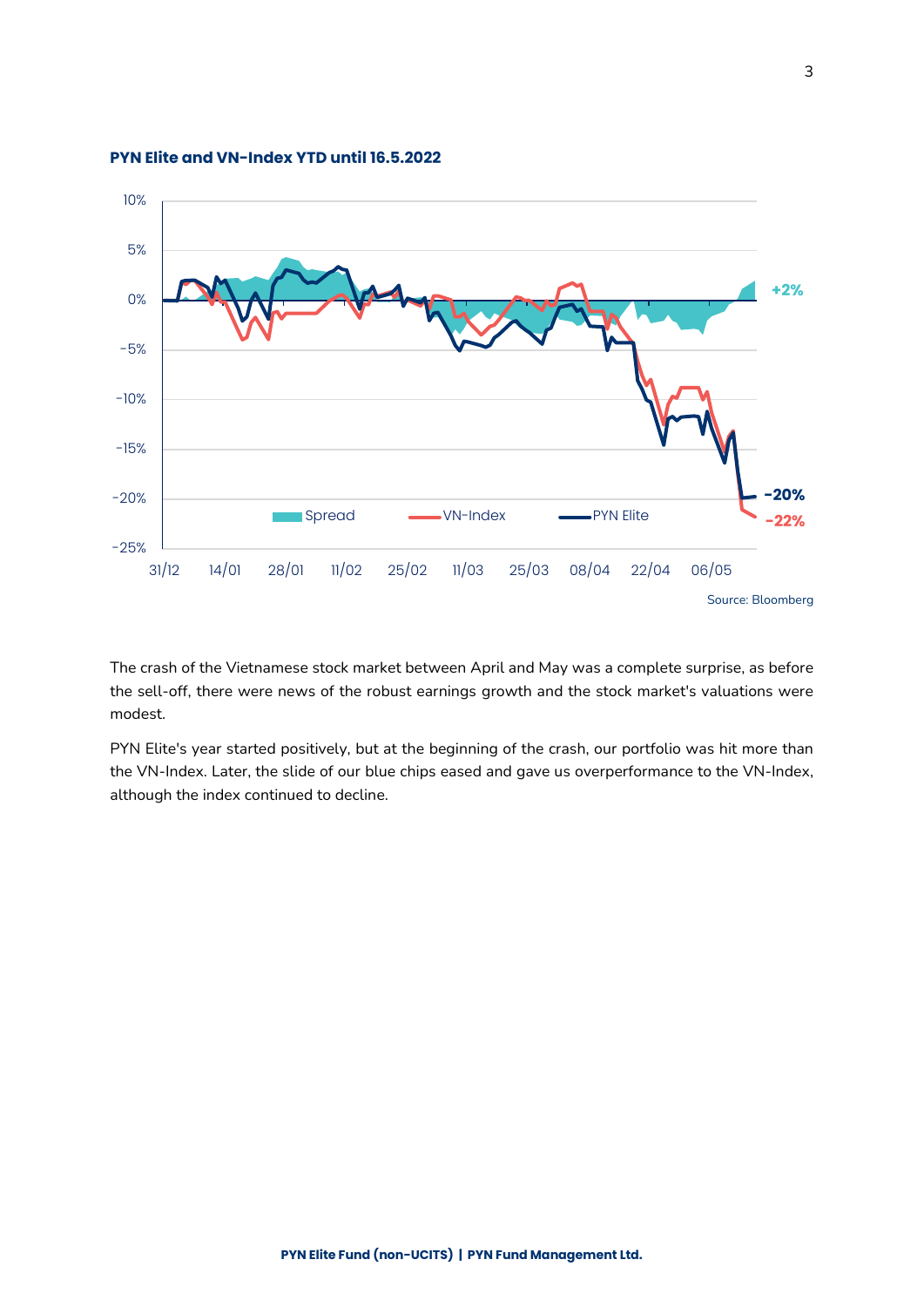|                        |             |              |                |               | $% -$        |                                                                                                                                                                                                                                                                                                                                                |
|------------------------|-------------|--------------|----------------|---------------|--------------|------------------------------------------------------------------------------------------------------------------------------------------------------------------------------------------------------------------------------------------------------------------------------------------------------------------------------------------------|
| <b>Dates</b>           | <b>Type</b> | Fwd P/E      | <b>Index</b>   | <b>Damage</b> | change<br>1Y | <b>Reasons</b>                                                                                                                                                                                                                                                                                                                                 |
| 12.3.2007<br>24.2.2009 | Crash       | 38.0<br>7.7  | 1,171<br>236   | $-80%$        | 110%         | Current account deficit at -10%/GDP.<br>Real estate bubble, bank crises.<br>Huge NPL's.<br>Currency forced to devaluate -23%.<br>Unsustainable stock market<br>valuations.                                                                                                                                                                     |
| 9.4.2018<br>3.1.2019   | Crash       | 21.3<br>13.4 | 1,204<br>878   | $-27%$        | 10%          | Big caps rally was too hot and market<br>Forward PE climbed to 21.3. Caused a<br>longer malaise to the market<br>performance.                                                                                                                                                                                                                  |
| 22.1.2020<br>24.3.2020 | Crash       | 14.2<br>9.9  | 991<br>659     | $-34%$        | 76%          | Covid-19 break-out crashed all<br>markets, even though earnings<br>outlook stayed good in Vietnam and<br>stocks before the drop were not<br>expensive.                                                                                                                                                                                         |
| 15.1.2021<br>28.1.2021 | Correction  | 15.7<br>13.4 | 1,194<br>1,024 | $-14%$        | 44%          | Covid-19 new wave's infection rates<br>halted the market sentiment<br>temporally.                                                                                                                                                                                                                                                              |
| 2.7.2021<br>19.7.2021  | Correction  | 16.6<br>14.6 | 1,420<br>1,244 | $-12%$        | 16%<br>(6m)  | Covid-19 lockdowns have frozen<br>economy's growth. A prompt market<br>correction.                                                                                                                                                                                                                                                             |
| 4.4.2022<br>16.5.2022  | Crash       | 14.1<br>10.9 | 1,525<br>1,172 | $-23%$        |              | A famous stock manipulator was<br>arrested and other unethical market<br>participants and officers punished.<br>Government's clean up act suddenly<br>made all market players and retail<br>investors shaken up. Market got a<br>sudden crash.<br>Clean up is positive for market in<br>medium term.<br>Source: Bloomberg, PYN Fund Management |

## **Crashes and corrections in Vietnamese stock market**

Vietnam's stock market looks very attractively priced with VN-Index under 1200 points and Forward P/E 10.9.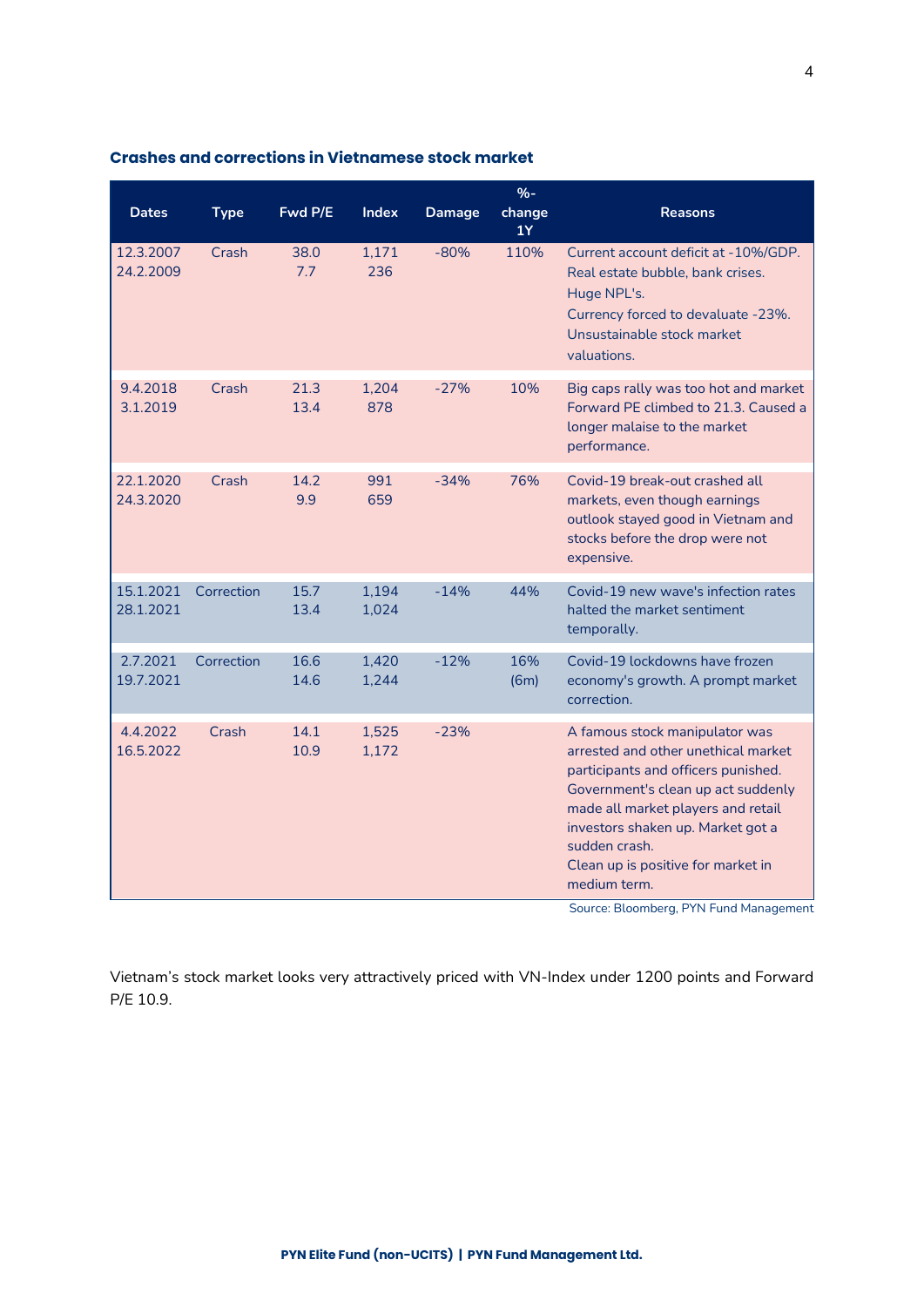|  | PYN Elite Fund (non-UCITS)   PYN Fund Management Ltd. |
|--|-------------------------------------------------------|

| Year |        | <b>VN-Index EPS growth</b> |         | S&P 500 EPS growth |                 |         |
|------|--------|----------------------------|---------|--------------------|-----------------|---------|
|      | Actual | <b>Forecast</b>            | Fwd P/E | <b>Actual</b>      | <b>Forecast</b> | Fwd P/E |
| 2018 | 9%     | 4%                         | 15.9    | 21%                | 47%             | 15.4    |
| 2019 | 8%     | 1%                         | 16.2    | 6%                 | 23%             | 19.8    |
| 2020 | 1%     | $-9%$                      | 19.0    | $-31%$             | $-2%$           | 27.2    |
| 2021 | 35%    | 34%                        | 17.5    | 107%               | 117%            | 22.7    |
| 2022 |        | 25%                        | 10.9    |                    | 14%             | 17.6    |

### **Vietnam valuation and EPS growth versus USA S&P 500**

Source: Bloomberg, PYN Fund Management

Vietnam offers more secure earnings growth than the U.S. and it is cheaper to jump in the market. It also seems that the actual earnings growth in Vietnam systematically beats the Bloomberg's consensus forecasts as the US, on the contrary, fails to meet the forecasts.

|                  |          | <b>Last price</b> | % change from   |  |
|------------------|----------|-------------------|-----------------|--|
| Company          | 6.1.2022 | 16.5.2022         | the market peak |  |
| <b>KDH</b>       | 56,800   | 39,300            | $-31%$          |  |
| <b>NLG</b>       | 64,500   | 44,700            | $-31%$          |  |
| <b>CTG</b>       | 34,000   | 24,550            | $-28%$          |  |
| <b>VRE</b>       | 35,600   | 26,250            | $-26%$          |  |
| <b>HDB</b>       | 30,500   | 22,500            | $-26%$          |  |
| <b>TPB</b>       | 42,000   | 31,000            | $-26%$          |  |
| <b>VHM</b>       | 85,300   | 65,800            | $-23%$          |  |
| <b>MBB</b>       | 28,350   | 24,600            | $-13%$          |  |
| <b>ACV</b>       | 87,000   | 83,000            | $-5%$           |  |
| <b>TLG</b>       | 43,400   | 41,900            | $-3%$           |  |
| <b>VEA</b>       | 43,500   | 42,500            | $-2%$           |  |
| <b>CMG</b>       | 55,046   | 54000             | $-2%$           |  |
| <b>SCS</b>       | 154,900  | 162,000           | 5%              |  |
| <b>VN-Index</b>  | 1,529    | 1,172             | $-23%$          |  |
| <b>PYN Elite</b> | 562      | 442               | $-21%$          |  |

### **PYN Elite core portfolio stocks since market peak**

Source: Bloomberg

The top performer of 2021, housing developer NLG crashed. Fortunately, we sold the NLG stock heavily at the beginning of the year (12 million shares > 5 million shares). The current allocation of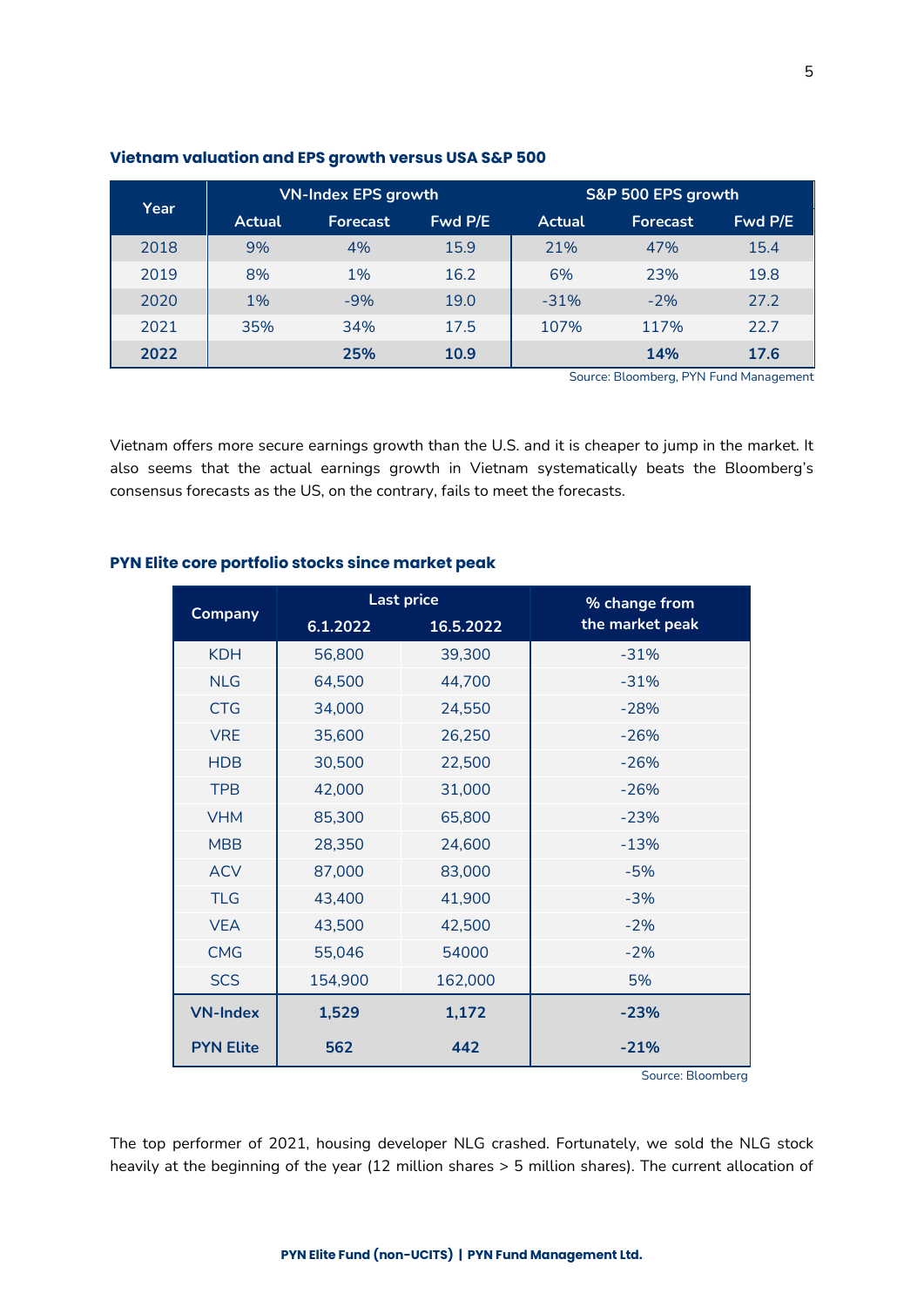PYN Elite's portfolio is as I would like it to be in consideration towards the earnings outlook for 2022 and 2023. During the downturn this spring we have been divesting a bit VEA and MBB and buying more CTG, VRE, TPB and VHM. The importance of these trades is not enormous in terms of return expectations for the entire portfolio for the period after the crash.

Best regards,

PYN Elite Petri Deryng Portfolio Manager